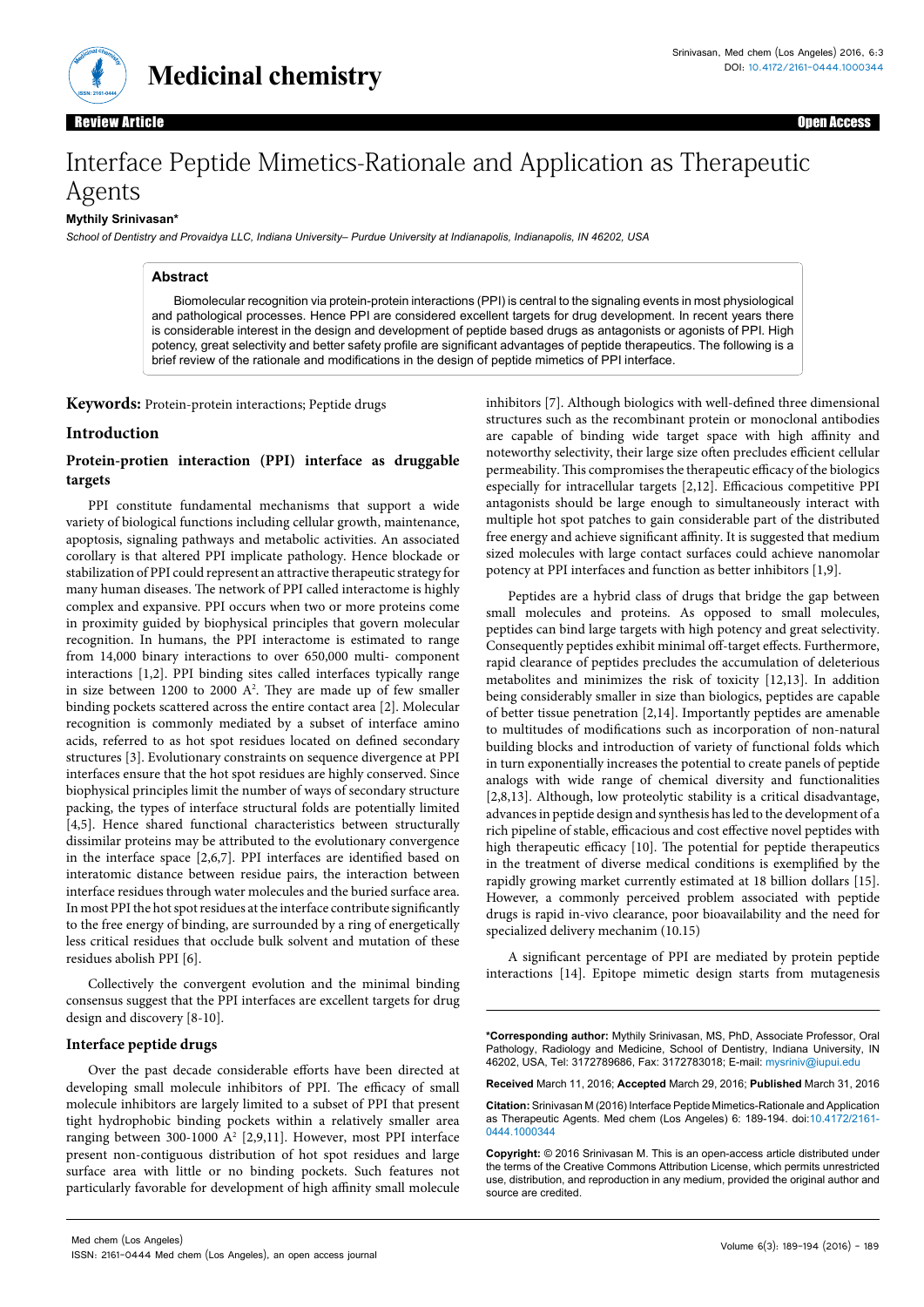and three dimensional structural data, which map the energetically important residues at the interface of interacting proteins. Advances in computational biology have propelled the development of methods to identify hot spot interface residues even if the structure of the PPI complex is not known [16]. The challenge is to recapitulate the structural and conformational properties of the target epitope, in a relatively small scaffold. The primary goal is to transform a prototype PPI peptide into a pharmacologically useful and metabolically stable drug capable of reaching the target organ [12,13]. Promising engineering strategies incorporated in peptide structure to confer selectivity and stability can be broadly classified as 1) end-group modifications, 2) peptide bond modifications and 3) peptide mimetics (Tables 1 and 2). Here we briefly

discuss the modifications with examples restricted to the interface peptides of PPI other than the antigen:antibody and the peptide: major histocompatibility (human leukocyte antigen-HLA) complexes.

#### **End group modifications**

Linear peptides of residues that comprise the hot-spot patch commonly constitute the first generation inhibitors of specific PPI [10,17,18]. Since free peptides are rapidly degraded by exopeptidases, the end-protection strategy has been widely used to improve enzymatic stability. The rationale is based on the observations that the biological stability and activity of many endogenous peptides such as the neuropeptides and melanocyte-releasing hormone are attributed to

| End group modifications    | Acetylation, amidation, PEGylation,<br>glycosylation.                                                                                                                                                                                 | Stabilize active conformation,<br>secondary structure.                            | Minimum change to peptide structure.                                                                                                 |
|----------------------------|---------------------------------------------------------------------------------------------------------------------------------------------------------------------------------------------------------------------------------------|-----------------------------------------------------------------------------------|--------------------------------------------------------------------------------------------------------------------------------------|
| Cyclization                |                                                                                                                                                                                                                                       | Stabilize structure                                                               | Peptide structure modified without affecting<br>the critical functional groups                                                       |
| Peptide-bond modifications | Use of D-amino acids, backbone extensions by<br>$\beta$ amino acids, methylation of amide nitrogen,<br>hydrogen bond surrogate, stapling, hairpins, side-<br>chain modifications with similar natural or non-<br>natural amino acids. | Greater resistance against protease<br>degradation, increased metabolic stability | Considerable alterations in the biochemical<br>properties, hydrophobicity conformation, and<br>flexibility of candidate peptide drug |
| Peptide mimetics           | Peptide bond isosteres, organic non-peptide<br>molecules, functional groups positioned on non-<br>peptide scaffold                                                                                                                    | Increased stability, high affinity and<br>selectivity                             | Minimal similarity with the candidate peptide<br>drug                                                                                |

**Table 1:** Peptide modifications and effects.

| Peptide<br>modification             |                          | PPI                                        | Indication                                              | <b>Status</b>           | Ref       |
|-------------------------------------|--------------------------|--------------------------------------------|---------------------------------------------------------|-------------------------|-----------|
| End-group<br>modifications          | Acetylation<br>Amidation | CD80-CD28                                  | Autoimmune                                              | Preclinical             | [29, 30]  |
|                                     | Acetylated<br>peptide    | GnRH:gonadotropin                          | Prostate cancer,<br>endometriosis, multiple indications | Clinical<br>Preclinical | $[20]$    |
|                                     | Acetylated               | GHRH:GH                                    | Pituitary dwarfism<br>Retroviral lipodystrophy          | Diagnostic<br>Clinical  | $[23-25]$ |
|                                     | Amidated                 | Amylin:receptor<br>Amylinomimetic          | Adjunct<br><b>Diabetes</b>                              | Clinical                | $[26]$    |
|                                     | Amidated                 | Thymosin $\alpha$ 1:<br>receptor           | Hepatitis B and C<br>Cancer                             | Clinical                | [31]      |
|                                     | Acetylation<br>amidation | ATR: β-arrestin biased ligand              | Heart failure                                           | Clinical                | $[32-34]$ |
|                                     | acylated                 | AXH:CIC                                    | Spinocerebellar ataxis                                  | Preclinical             | $[35]$    |
|                                     | PEGylation               | Exedin-4                                   |                                                         |                         |           |
|                                     | Cyclization              | Integrin inhibitors<br><b>RGD</b> peptides | Vitreoretinal diseases<br>Cancer                        | Clinical<br>Preclinical | $[40-42]$ |
|                                     |                          | GLP-1: receptor                            | <b>Diabetes</b>                                         | Clinical                | [44, 45]  |
| Peptide<br>backbone<br>modification | Stapled<br>peptides      | ICN1:CSL:MAML1                             | Leukemia                                                | Preclinical             | $[48]$    |
|                                     |                          | BID:BCL <sub>xi</sub> /BCL <sub>M</sub>    | Cancer                                                  | Preclinical             | $[49]$    |
|                                     |                          | p53-MDM2                                   | Cancer                                                  | Preclinical             | [50, 51]  |
|                                     |                          | <b>B-catenin-TCF</b>                       | Cancer                                                  | Preclinical             | $[52]$    |
|                                     |                          | ApoE: ABCA-1                               | Alzheimer's disease,<br>Coronary syndrome               | Preclinical             | $[53]$    |
|                                     |                          | <b>VDR-coactivator</b>                     |                                                         | Preclinical             | [54, 55]  |
|                                     | Retro-<br>inverso        | CD4, CD28                                  | Autoimmune                                              | Preclinical             | [30]      |
|                                     |                          | Icatibant                                  | Angioedema                                              | Clinical                | $[58]$    |
|                                     |                          | VEGF: receptor                             | Cancer                                                  | Preclinical             | $[59]$    |
| <b>ß-hairpins</b>                   | $\beta$ -peptides        | IFN-y:receptor                             | Preclinical                                             |                         | [63]      |
|                                     |                          | Transthyretin:Aß                           | Alzheimer's disease                                     | Preclinical             | [64]      |
|                                     |                          | p53-Human MDM2                             | Cancer                                                  | Clinical                | [51, 65]  |

GnRH: gonadotropin releasing hormone; GHRH: growth hormone releasing hormone; ATR: angiotensin II receptor; AXH: AXH domain of ataxin-1; CIC: capicua transcriptional repressor; GLP: glucagon like peptide; ICN: cytoplasmic tail of NOTCH1; CSL: DNA-bound transcription factor; MNML: mastermind like; BCL-XL : BCL-2 anti-apoptotic protein; BID: BCL-2 pro-apoptotic protein; MDM2: mouse double minute 2 protein; TCF: T-cell factor; ApoE: apolipoprotein e; ABCA-1: ATP-binding cassette transporter A1; VDR: vitamin D receptor; VEGF: vascular endothelial growth factor; Aβ: amyloid-beta.

**Table 2:** Interface peptide drugs. Interface peptide drugs in different stages of development: A non-exhaustive list of peptide drugs that include hot spot residues at the protein-protein interaction (PPI) interface that are being evaluated in preclinical models, clinical trials or clinical use.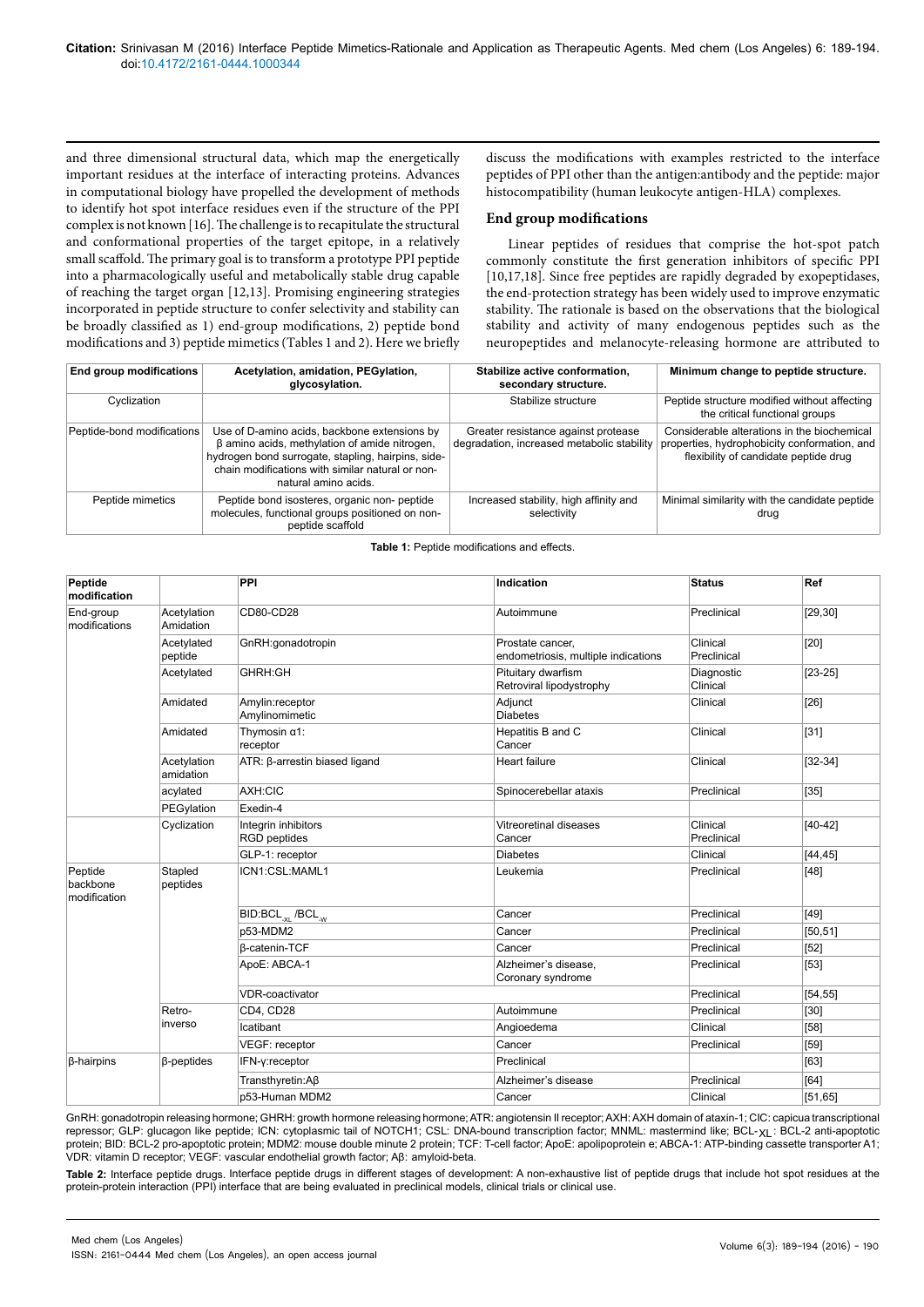amino-acetylation and carboxy amidation [8,19]. Blocking of the endgroups by acetyl and amide groups has been shown to extend the *invivo* half-life of synthetic peptides by several folds. Additionally, amino terminal acetylation presumably increases the peptide lipophilicity enhancing the membrane permeability and passage across the intestinal or blood brain barrier [8,16,19]. An acetate salt of a peptide analog of the gonadotropin releasing hormone (GnRH) acts as a potent inhibitor of gonadotropin secretion and has diverse clinical applications [20].

Acetate salt of a synthetic peptide amide derived from the aminoterminal sequence of the human growth hormone-releasing hormone (GHRH or GRF) (sermorelin) has been shown to block GH:GHRH interaction [21,22]. Sermorelin is used for the diagnosis of pituitary dwarfism and also has potential applications in the management of retroviral induced lipodystrophy [23-25]. Amylin, also known as islet amyloid polypeptide is a hormone co-secreted with insulin by the β- cells of the pancreas. Amylin regulates plasma glucose by slowing gastric emptying and decreasing postprandial glucagon secretion. An amidated peptide analog of human amylin, pramlintide is used as an amylin receptor agonist in the management of diabetes. Exenatide, an amidated peptide mimetic of the glucagon like peptide-1 (GLP-1), has been shown to bind GLP-1 receptors and enhance glucose dependent insulin secretion in diabetes [26,27]. Modifications such as attachment of long fatty acids to the peptides or co-synthesis with Fc fragments have been introduced to increase plasma half-life of GLP-1 analogs [28]. We have shown that end groups blocked peptides derived from the T-cell costimulatory receptor, CD28 inhibit the CD28:B7 receptor:ligand interactions and suppress disease in preclinical models of autoimmune diseases [29,30] (Figure 1A). Treatment with an

amidated immunomodulatory peptide thymosin α-1 has been shown to block the endogenous peptide and exhibit antitumor activity in many human cancers [31]. Selective β-arrestin biased peptide ligand based on the sequence of angiotensin type II has been shown to block the angiotensin II receptor, reduced blood pressure and increased cardiac performance [32-34]. Autosomal dominant spinocerebellar ataxias (SCAs) are a complex group of debilitating and neurodegenerative diseases causally related to ataxin-1(ATX1) aggregation. ATX1 interacts with other transcriptional regulators such as CIC. AXH is a functional domain of ATX1 critical for dimerization. A linear derived from the amino terminus of CIC has been shown to compete dimer formation of AXH and hence prevent ATX1 aggregation [35]. Conjugation with carbohydrate moieties at the amino and carboxy termini or pegylation to block charges at the end-groups have also been shown to enhance the stability of synthetic peptides *in-vivo* [19,36].

# **Cyclization**

Cyclization of peptides has been suggested as a strategy to overcome the metabolic instability, introduce structural constraints and reduce flexibility. Additionally the rigidity of the cyclic peptide can often increase affinity and reduce entropy loss upon interaction with its molecular target [37,38]. Linear peptides can be cyclicized head to tail, head or tail to side-chain or side-chain to side-chain. The most common approach has been to synthesize a heterodetic cyclic peptide forming a disulfide bridge between two cysteine residues [19,38,39]. Cyclic insulin peptide and integrin antagonists are some of the examples of interface peptides that exhibit high affinity and potency as PPI inhibitors [10,40,41]. Integrins are heterodimeric receptors that play



**Figure 1:** Molecular model or solved crystal structures of peptide drugs in the context of PPI interface. (**A**) Molecular model of end-groups blocked a CD80 competitive antagonistic peptide in complex with the solution structure of CD80 (PDB 1AH); Crystal structure of (**B**) cyclic RGD peptide in complex with the αvβ3 integrin (PDB: 1L5g); (**C**) phage display derived D- amino acid peptide in complex with vascular endothelial growth factor A (VEGF-A) (PDB:4GLS); (**D**) human MDM2 in complex with a p53 D-amino acid peptide mimetic (PDB: 3LNJ); (**E**) beta-catenin in complex with a stapled peptide inhibitor (PDB: 4 DJS). The residues of the peptide at each PPI interface are labeled.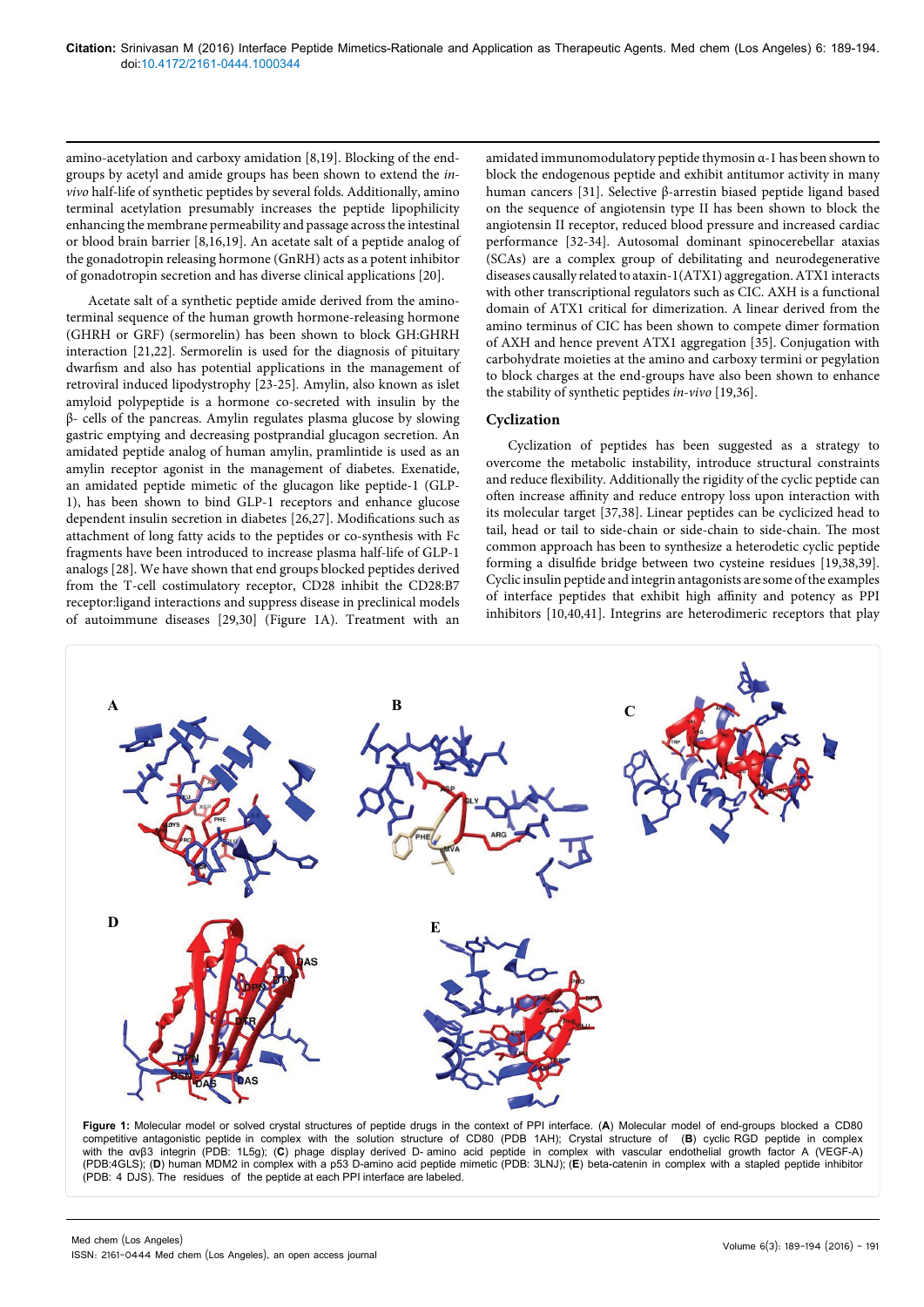significant roles in cell-cell or cell-extracellular matrix interactions. The integrin receptors bind the RGD tripeptide motif containing ligands and play critical roles in tumor angiogenesis and metastasis. Cylic RGD peptide c(RGDf(NMe)V) have been shown to exhibit sub-nanomolar antagonistic activity for αvβ3 receptor and nanomolar affinities for α5β1 as well as high selectivity towards the platelet receptor αIβ3 (Figure 1B). Different types of cyclized RGD peptides have been promising as inhibitors of angiogenesis in glioblastoma and head and neck cancer in clinical trials [40-42]. Covalent synthesis with the RGD peptide increased the permeability of the synthetic thymosin α-1 peptide [43]. Cyclic constraints introduced by linkage between side-chains of residues 2 and 5 in an 11-residue peptide derived from the amino terminus of the GLP-1 produced analogs that bound GLP-1 receptor at nanomolar concentrations [44,45]. Fusion of the signaling domain of IFN-γ with the cyclic peptide that recognizes the binding pocket of platelet derived growth factor β receptor (PDGFR- β) helped develop an efficacious drug for hepatic fibrosis and potentially cancer metastasis as PDGFR-β is abundantly expressed in activated fibroblasts [46].

# **Stapled peptides**

Peptide stapling is a recently developed method to efficiently target intracellular PPI by peptide drugs. Stapling constrains the conformation of short peptides, improves stability and enhances cell permeability. It commonly involves covalently linking side chains of the amino acids on the same face of α-helix [2,8,12]. Stapled peptides are synthesized via incorporation of two α-methyl and α-alkenyl amino acids at defined positions in the peptide, followed by olefin metathesis to close the helix-spanning hydrocarbon bridge. Both the hydrocarbon bridge and the terminal methyl groups are critical for maximal effectiveness of the structurally constrained peptide agents [47]. This technology has been successfully utilized to target the multi-component NOTCH transcription factor complex. The cytoplasmic tail of NOTCH1 (ICN) engages a DNA-bound transcription factor CSL and presents a shallow groove along the interface for hosting the co-activator mastermind like 1 (MAML1) protein. The resulting ICN1:CSL:MAML1 ternary complex mediate transactivation of target genes. Stapled peptide analogs of the 16 amino-acid stretch of MAML1 acted as high affinity antagonists of NOTCH1 transcription and inhibited cancer progression in a mouse model of leukemia [48]. Similarly an all hydrocarbon stapled peptide designed to mimic the Bcl-2 homology (BH)3 interacting domain of the pro-apoptotic BID protein has been shown to adopt a stable α-helical conformation, exhibit excellent cell-permeability and inhibit tumor growth [49,50]. p53 is a transcription factor that modulates the expression of numerous target genes. Human analog of mouse double minute 2 protein (HMDM2) has been shown to act as an antagonist of p53 and also modulate the biological outcomes downstream of p53 depending on the nature of the triggering signal. Overexpression of HDM2 in tumors reduces the availability of free p53 for tumor suppression. A linear peptide derived from the transactivation domain of p53 has been shown to adopt α-helical conformation in the hydrophobic binding pocket of HMDM2. However the free peptide was unstructured and rapidly degraded. Recently phage derived stapled peptide analogs designed to stabilize the α-helical conformation of the p53 peptide in the context of the MDM2 interface has been shown to disrupt the p53:MDM2 complex and are currently being evaluated for anti-tumor effects in patients with advanced solid tumors or lymphomas expressing wild-type p53 in humans [51,52]. Wnt (Wingless and INT-1) signal transduction cascade regulates the expression of numerous genes involved in cell differentiation, proliferation, and survival. The transmission of the Wnt diffusible ligand from the plasma membrane to the nucleus is regulated by β-catenin and associated components including axin. As opposed to a linear peptide derived from the

β-catenin binding domain of axin (Axin-CBD), an all hydrocarbon stapled peptide analog of the Axin-cBD has been shown to inhibit the interaction between β- catenin and the DNA-bound transcriptional regulator T-cell factor and suppress the oncogenic Wnt pathway [53] (Figure 1C). A helical peptide mimetics of the ATP-binding cassette transporter A1 (ABCA1) interacting apolipoprotein e or apolipoprotein A1 has been shown to act as the ABCA-1 agonists and prevent reverse cholesterol transfer and atherosclerosis [54]. A stapled peptide derived from the LXXXL motif of a vitamin D receptor coactivator has been shown to block the VDR:coactivator interaction and inhibit VDR mediated transcription with potential application in the treatment of Paget's disease and osteoporosis [55,56].

#### **Retro-inverso peptides**

As opposed to the rapid degradation of L-amino acid polypeptides, the proteolytic machinery is not well equipped to deal with the enantiomers or D-amino acid polypeptides [57]. Systematic inversion of the stereochemistry at the peptide backbone alpha- carbons with the use of D-amino acids when coupled with chain reversal can yield proteolytically stable retro-inverso peptide isomers. However, loss of crucial backbone hydrogen-bonding through peptide bond reversal can compromise the biological potential. Hence, partial rather than global retro-inverso isomers to stabilize hydrolysis-prone peptide bonds while maintaining the side chain topology that closely resembles the native sequence has been suggested as a better strategy for developing therapeutic peptides [58]. Icatibant is a partial retro-inverso interface peptide drug with a half-life of over 1 hr for the treatment of angioedema [59]. Developed to block the interaction between the prostaglandin and the bradykinin receptor-2 (BR-2), lcatibant is a peptide mimic of the amino terminus of BR-2 with four substituted non- natural amino acids and one D amino acid. Retro-inverso peptides derived from the ligand binding motif of the T cell co-receptor CD4 or the costimulatory molecule CD28 have been shown to prevent inflammation and ameliorate pathology in mouse models of multiple sclerosis [30]. Using mirror image phage display D-amino acid peptides have been developed as high affinity antagonists of the vascular endothelial growth factor (VEGF): receptor interactions. Select D-amino acid analog of VEGF-A has been shown to be nonimmunogenic and metabolically stable with longer half-life *in-vivo* in mice [60] (Figure 1D).

# **β***-***peptides**

Amongst the secondary structures at PPI interface, β-hairpin scaffold is used by many proteins for biomolecular recognition (Figure 1D). Typically β hairpin is composed of two consecutive hydrogen-bonded antiparallel β-strands connected by a loop sequence predominantly less than five residues in length [16,61]. Specific β-hairpin epitope mimetics have been designed by transplantation of the loop sequence of a protein of known structure onto a hairpin stabilizing template [62,63]. This strategy has been used to design β hairpin peptide mimics of the protruding loop in the extracellular domain of the IFN-γ receptor to inhibit INF-γ binding [64]. Transformation of the amyloid-β (Aβ) aggregation facilitating residues from transthyretin onto a β-hairpin scaffold has been used to develop peptides that inhibit  $A\beta$  plaque and fibril formation. These Aβ peptide antagonists are evaluated as potential therapeutic agents for Alzheimer's disease [65]. Integrating structural information and data from mutagenesis β- hairpin mimic that incorporate three hot spot residues from the p53 interface on one strand of the hairpin has been shown to exhibit nanomolar affinity to HMDM2 [52,66] (Figure 1E).

# **Conclusions**

Sequence and structural data of PPI interfaces are increasingly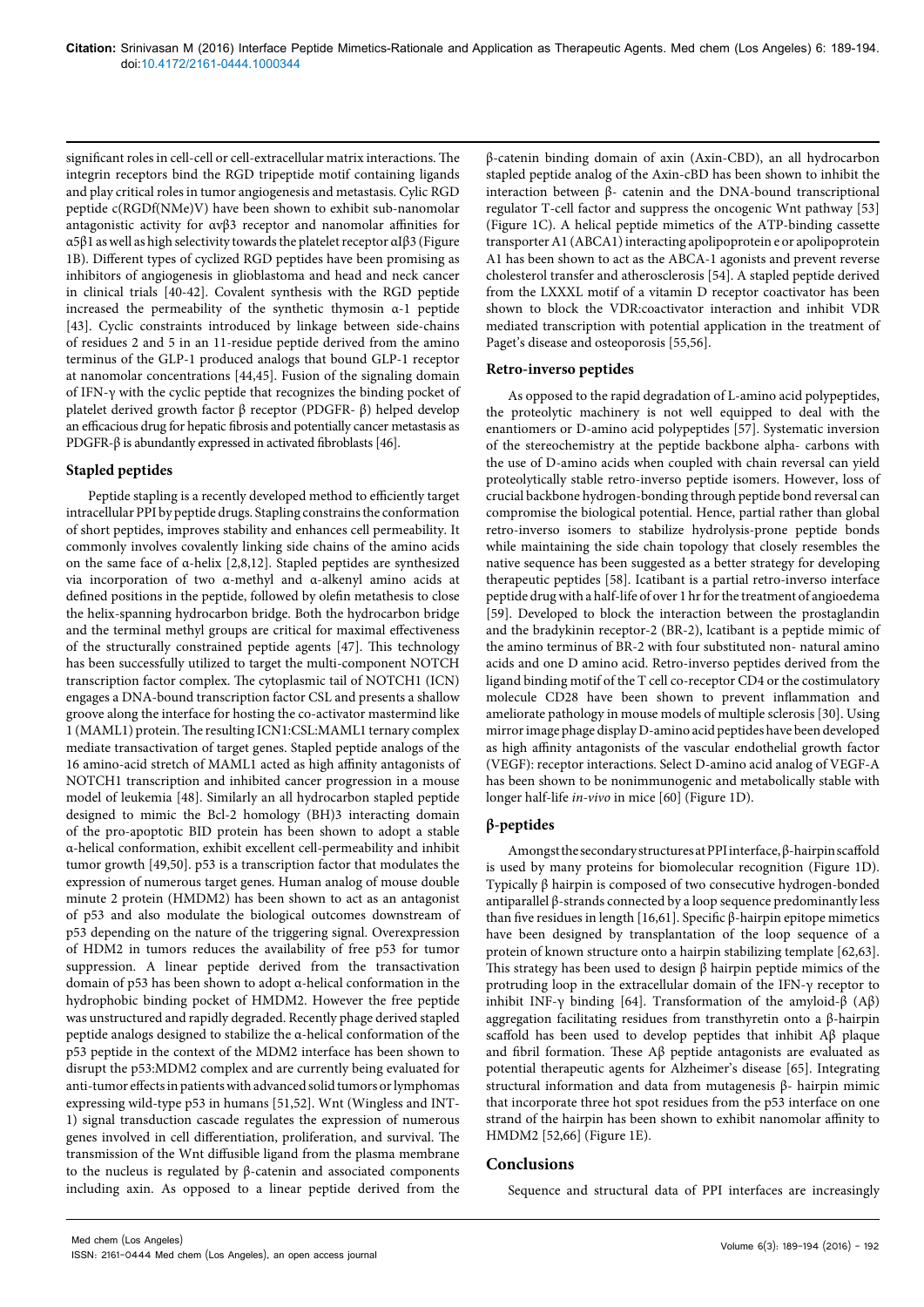adopted as valid targets for drug design and development. Considerable efforts have been directed on developing organic compounds as small molecule PPI inhibitors in the past decade, but have not been largely successful. More recently focus has turned towards developing rationally designed peptide strategies to harness PPI interface as potential therapeutic targets. Included in this review are several modifications introduced in the peptide design to develop new class of investigational agents capable of targeting and blocking several classes of proteins previously considered intractable such as multi-component complexes and PPI with extended interfaces. However, the excitement, enthusiasm and the enormous potential should be tempered with cautious expectations as many of these interface peptide mimetics are in preclinical or early phase clinical trials in humans.

#### **References**

- 1. [London N, Raveh B, Schueler-Furman O \(2013\) Druggable protein-protein](http://www.sciencedirect.com/science/article/pii/S1367593113001798) [interactions-- from hot spots to hot segments. Curr Opin Chem Biol 17: 952-959.](http://www.sciencedirect.com/science/article/pii/S1367593113001798)
- 2. [Tsomaia N \(2015\) Peptide therapeutics: targeting the undruggable space. Eur](http://www.sciencedirect.com/science/article/pii/S0223523415000343) [J Med Chem 94: 459-470.](http://www.sciencedirect.com/science/article/pii/S0223523415000343)
- 3. [Winter C, Henschel A, Tuukkanen A, Schroeder M \(2012\) Protein interactions](http://www.sciencedirect.com/science/article/pii/S1047847712001128) [in 3D:from interface evolution to drug discovery. J Struct Biol 179: 347-358.](http://www.sciencedirect.com/science/article/pii/S1047847712001128)
- [Andreani J, Guerois R \(2014\) Evolution of protein interactions: from](http://www.sciencedirect.com/science/article/pii/S0003986114001593) [interactomes to interfaces. Arch Biochem Biophys 554: 65-75.](http://www.sciencedirect.com/science/article/pii/S0003986114001593)
- 5. [Gao M, Skolnick J \(2012\) The distribution of ligand-binding pockets around](http://cssb.biology.gatech.edu/node/7181) [protein- protein interfaces suggests a general mechanism for pocket formation.](http://cssb.biology.gatech.edu/node/7181) [Proc Natl Acad Sci USA 109: 3784-3789.](http://cssb.biology.gatech.edu/node/7181)
- 6. [Bogan AA, Thorn KS \(1998\) Anatomy of hot spots in protein interfaces. J Mol](http://www.sciencedirect.com/science/article/pii/S0022283698918435) [Biol 280: 1-9.](http://www.sciencedirect.com/science/article/pii/S0022283698918435)
- 7. [Chen J, Ma X, Yuan Y, Pei J, Lai L \(2014\) Protein-protein interface analysis](http://www.ncbi.nlm.nih.gov/pubmed/23713772) [and hot spots identification for chemical ligand design. Curr Pharm Des 20:](http://www.ncbi.nlm.nih.gov/pubmed/23713772) [1192-1200.](http://www.ncbi.nlm.nih.gov/pubmed/23713772)
- 8. [Adessi C, Soto C \(2002\) Converting a peptide into a drug: strategies to improve](http://www.ncbi.nlm.nih.gov/pubmed/11966456) [stability and bioavailability. Curr Med Chem 9: 963-978.](http://www.ncbi.nlm.nih.gov/pubmed/11966456)
- 9. [Buchwald P \(2010\) Small-molecule protein-protein interaction inhibitors:](http://www.ncbi.nlm.nih.gov/pubmed/20979208) [therapeutic potential in light of molecular size, chemical space, and ligand](http://www.ncbi.nlm.nih.gov/pubmed/20979208) [binding efficiency considerations. IUBMB Life 62: 724-731.](http://www.ncbi.nlm.nih.gov/pubmed/20979208)
- 10. [Fosgerau K, Hoffmann T \(2015\) Peptide therapeutics: current status and future](http://www.sciencedirect.com/science/article/pii/S1359644614003997) [directions. Drug Discov Today 20: 122-128.](http://www.sciencedirect.com/science/article/pii/S1359644614003997)
- 11. [Smith MC, Gestwicki JE \(2012\) Features of protein-protein interactions that](http://www.ncbi.nlm.nih.gov/pubmed/22831787) [translate into potent inhibitors: topology, surface area and affinity. Expert Rev](http://www.ncbi.nlm.nih.gov/pubmed/22831787) [Mol Med 14: e16.](http://www.ncbi.nlm.nih.gov/pubmed/22831787)
- 12. [Vlieghe P, Lisowski V, Martinez J, Khrestchatisky M \(2010\) Synthetic therapeutic](http://www.ncbi.nlm.nih.gov/pubmed/19879957) [peptides: science and market. Drug Discov Today 15: 40-56.](http://www.ncbi.nlm.nih.gov/pubmed/19879957)
- 13. [Uhliga T, Kyprianoua T, Martinellia FG, Oppicia CA, Heiligersa D, et al. \(2014\)](http://www.sciencedirect.com/science/article/pii/S2212968514000361) [The emergence of peptides in the pharmaceutical business: Fromexploration](http://www.sciencedirect.com/science/article/pii/S2212968514000361) [to exploitation. EuPA Open Proteomics 4: 58-69.](http://www.sciencedirect.com/science/article/pii/S2212968514000361)
- 14. Olmez EO, Akbulut BS (2012) Protein-Peptide Interactions Revolutionize Drug Development. In: Binding Protein (Abdelmohsen K), Olmez and Akbulut, Licensee InTech. pp: 49-70.
- 15. (2014) Global peptide therapeutics market and pipeline insights.
- 16. [Wojcik P, Berlicki L \(2016\) Peptide-based inhibitors of protein-protein](http://www.ncbi.nlm.nih.gov/pubmed/26764190) [interactions. Bioorg Med Chem Lett 26: 707-713.](http://www.ncbi.nlm.nih.gov/pubmed/26764190)
- 17. [Bray BL \(2003\) Large-scale manufacture of peptide therapeutics by chemical](http://www.ncbi.nlm.nih.gov/pubmed/12815383) [synthesis. Nat Rev Drug Discov 2: 587-593.](http://www.ncbi.nlm.nih.gov/pubmed/12815383)
- 18. [Srinivasan M, Dunker AK \(2012\) Proline rich motifs as drug targets in immune](http://www.hindawi.com/journals/ijpep/2012/634769/) [mediated disorders. Int J Pept 634769.](http://www.hindawi.com/journals/ijpep/2012/634769/)
- 19. [Goodwin D, Simerska P, Toth I \(2012\) Peptides as therapeutics with enhanced](http://www.ncbi.nlm.nih.gov/pubmed/22830348) [bioactivity. Curr Med Chem 19: 4451-4461.](http://www.ncbi.nlm.nih.gov/pubmed/22830348)
- 20. [Wilson AC, Meethal SV, Bowen RL, Atwood CS \(2007\) Leuprolide acetate: a](http://www.ncbi.nlm.nih.gov/pubmed/17970643) [drug of diverse clinical applications. Expert Opin Investig Drugs 16: 1851-1863.](http://www.ncbi.nlm.nih.gov/pubmed/17970643)
- 21. [Cervini LA, Donaldson CJ, Koerber SC, Vale WW, Rivier JE \(1998\) Human](http://www.pubpdf.com/pub/9513600/Human-growth-hormone-releasing-hormone-hGHRH1-29-NH2-systematic-structure-activity-relationship-stud) [growth hormone-releasing hormone hGHRH\(1-29\)-NH2: systematic structure](http://www.pubpdf.com/pub/9513600/Human-growth-hormone-releasing-hormone-hGHRH1-29-NH2-systematic-structure-activity-relationship-stud)[activity relationship studies. J Med Chem 41: 717-727.](http://www.pubpdf.com/pub/9513600/Human-growth-hormone-releasing-hormone-hGHRH1-29-NH2-systematic-structure-activity-relationship-stud)
- 22. [Esposito P, Barbero L, Caccia P, Caliceti P, D'Antonio M, et al. \(2003\)](http://www.ncbi.nlm.nih.gov/pubmed/14499707)  [PEGylation of growth hormone-releasing hormone \(GRF\) analogues. Adv Drug](http://www.ncbi.nlm.nih.gov/pubmed/14499707)  [Deliv Rev 55: 1279-1291.](http://www.ncbi.nlm.nih.gov/pubmed/14499707)
- 23. [Koutkia P, Meininger G, Canavan B, Breu J, Grinspoon S \(2004\) Metabolic](http://www.ncbi.nlm.nih.gov/pubmed/14559725)  [regulation of growth hormone by free fatty acids, somatostatin, and ghrelin in](http://www.ncbi.nlm.nih.gov/pubmed/14559725)  [HIV-lipodystrophy. Am J Physiol Endocrinol Metab 286: E296-E303.](http://www.ncbi.nlm.nih.gov/pubmed/14559725)
- 24. [Smith PJ, Brook CG \(1988\) Growth hormone releasing hormone or growth](http://www.ncbi.nlm.nih.gov/pubmed/2898924)  [hormone treatment in growth hormone insufficiency? Arch Dis Child 63: 629-634.](http://www.ncbi.nlm.nih.gov/pubmed/2898924)
- 25. [Tauber MT, Pienkowski C, Landier F, Gunnarsson R, Rochiccioli P \(1989\)](http://onlinelibrary.wiley.com/doi/10.1111/j.1651-2227.1989.tb17182.x/abstract)  [Modification of 24-hour growth hormone secretion after continuous](http://onlinelibrary.wiley.com/doi/10.1111/j.1651-2227.1989.tb17182.x/abstract)  [subcutaneous infusion of growth hormone-releasing hormone \(GHRH \(1-](http://onlinelibrary.wiley.com/doi/10.1111/j.1651-2227.1989.tb17182.x/abstract) [29\)NH2\) in short children with low 24-hourgrowth hormone secretion. Acta](http://onlinelibrary.wiley.com/doi/10.1111/j.1651-2227.1989.tb17182.x/abstract)  [Paediatr Scand Suppl 349: 117-122; discussion 123-114.](http://onlinelibrary.wiley.com/doi/10.1111/j.1651-2227.1989.tb17182.x/abstract)
- 26. [Schmitz O, Brock B, Rungby J \(2004\) Amylin agonists: a novel approach in the](http://www.ncbi.nlm.nih.gov/pubmed/15561917)  [treatment of diabetes. Diabetes 53: S233-238.](http://www.ncbi.nlm.nih.gov/pubmed/15561917)
- 27. [Underwood CR, Garibay P, Knudsen LB, Hastrup S, Peters GH, et al. \(2010\)](http://www.ncbi.nlm.nih.gov/pubmed/19861722)  [Crystal structure of glucagon-like peptide-1 in complex with the extracellular](http://www.ncbi.nlm.nih.gov/pubmed/19861722)  [domain of the glucagon-like peptide-1 receptor. J Biol Chem 285: 723-730.](http://www.ncbi.nlm.nih.gov/pubmed/19861722)
- 28. [Lau J, Bloch P, Schaffer L, Pettersson I, Spetzler J, et al. \(2015\) Discovery of](http://pubs.acs.org/doi/abs/10.1021/acs.jmedchem.5b00726)  [the Once-Weekly Glucagon-Like Peptide-1 \(GLP-1\) Analogue Semaglutide. J](http://pubs.acs.org/doi/abs/10.1021/acs.jmedchem.5b00726)  [Med Chem 58: 7370-7380.](http://pubs.acs.org/doi/abs/10.1021/acs.jmedchem.5b00726)
- 29. [Srinivasan M, Lu D, Eri R, Brand DD, Haque A, et al. \(2005\) CD80 binding](http://www.ncbi.nlm.nih.gov/pubmed/15598660)  [polyproline helical peptide inhibits T cell activation. J Biol Chem 280: 10149-](http://www.ncbi.nlm.nih.gov/pubmed/15598660) [10155.](http://www.ncbi.nlm.nih.gov/pubmed/15598660)
- 30. [Srinivasan M, Wardrop RM, Gienapp IE, Stuckman SS, Whitacre CC, et al.](https://uncch.pure.elsevier.com/en/publications/a-retro-inverso-peptide-mimic-of-cd28-encompassing-the-mypppy-mot)  [\(2001\) A retro-inverso peptide mimic of CD28 encompassing the MYPPPY](https://uncch.pure.elsevier.com/en/publications/a-retro-inverso-peptide-mimic-of-cd28-encompassing-the-mypppy-mot)  [motif adopts a polyproline type II helix and inhibits encephalitogenic T cells in](https://uncch.pure.elsevier.com/en/publications/a-retro-inverso-peptide-mimic-of-cd28-encompassing-the-mypppy-mot)  [vitro. J Immunol 167: 578-585.](https://uncch.pure.elsevier.com/en/publications/a-retro-inverso-peptide-mimic-of-cd28-encompassing-the-mypppy-mot)
- 31. [Danielli R, Fonsatti E, Calabro L, Di Giacomo AM, Maio M \(2012\) Thymosin](http://www.ncbi.nlm.nih.gov/pubmed/23050811)  [alpha1 in melanoma: from the clinical trial setting to the daily practice and](http://www.ncbi.nlm.nih.gov/pubmed/23050811)  [beyond. Ann N Y Acad Sci 1270: 8-12.](http://www.ncbi.nlm.nih.gov/pubmed/23050811)
- 32. [Holloway AC, Qian H, Pipolo L, Ziogas J, Miura S, et al. \(2002\) Side-chain](http://www.ncbi.nlm.nih.gov/pubmed/11901215)  [substitutions within angiotensin II reveal different requirements for signaling,](http://www.ncbi.nlm.nih.gov/pubmed/11901215)  [internalization, and phosphorylation of type 1A angiotensin receptors. Mol](http://www.ncbi.nlm.nih.gov/pubmed/11901215)  [Pharmacol 61: 768-777.](http://www.ncbi.nlm.nih.gov/pubmed/11901215)
- 33. [Violin JD, DeWire SM, Yamashita D, Rominger DH, Nguyen L, et al. \(2010\)](http://www.ncbi.nlm.nih.gov/pubmed/20801892)  Selectively engaging beta-arrestins at the angiotensinII type 1 receptor reduces [blood pressure and increases cardiac performance. J Pharmacol ExpTher 335,](http://www.ncbi.nlm.nih.gov/pubmed/20801892)  [572-579.](http://www.ncbi.nlm.nih.gov/pubmed/20801892)
- 34. [Monasky MM, Taglieri DM, Henze M, Warren CM, Utter MS, et al. \(2013\) The](http://www.ncbi.nlm.nih.gov/pubmed/23873795)  [beta-arrestin-biased ligand TRV120023 inhibits angiotensin II- induced cardiac](http://www.ncbi.nlm.nih.gov/pubmed/23873795)  [hypertrophy while preserving enhanced myofilament response to calcium. Am](http://www.ncbi.nlm.nih.gov/pubmed/23873795)  [J Physiol Heart Circ Physiol 305: H856-H866.](http://www.ncbi.nlm.nih.gov/pubmed/23873795)
- 35. [de Chiara C, Menon RP, Kelly G, Pastore A \(2013\) Protein-protein interactions](http://www.ncbi.nlm.nih.gov/pubmed/24155902)  [as a strategy towards protein-specific drug design: the example of ataxin-1.](http://www.ncbi.nlm.nih.gov/pubmed/24155902)  [PLoS One 8: e76456](http://www.ncbi.nlm.nih.gov/pubmed/24155902)
- 36. [Jevsevar S, Kunstelj M, Porekar VG \(2010\) PEGylation of therapeutic proteins.](http://www.ncbi.nlm.nih.gov/pubmed/20069580)  [Biotechnol J 5: 113-128.](http://www.ncbi.nlm.nih.gov/pubmed/20069580)
- 37. [Katsara M, Tselios T, Deraos S, Deraos G, Matsoukas MT, et al. \(2006\) Round](http://www.ncbi.nlm.nih.gov/pubmed/16918350)  [and round we go: cyclic peptides in disease. Curr MedChem 13: 2221-2232.](http://www.ncbi.nlm.nih.gov/pubmed/16918350)
- 38. [Tapeinou A, Matsoukas MT, Simal C, Tselios T \(2015\) Review cyclic peptides](http://www.ncbi.nlm.nih.gov/pubmed/25968458)  [on a merry-go-round; towards drug design. Biopolymers 104: 453-461.](http://www.ncbi.nlm.nih.gov/pubmed/25968458)
- 39. [Jagadish K, Camarero JA \(2010\) Cyclotides, a promising molecular scaffold for](http://www.ncbi.nlm.nih.gov/pubmed/20564025)  [peptide-based therapeutics. Biopolymers 94: 611-616.](http://www.ncbi.nlm.nih.gov/pubmed/20564025)
- 40. [Liu Z, Wang F, Chen X \(2008\) Integrin alpha\(v\)beta\(3\)-Targeted Cancer](http://www.ncbi.nlm.nih.gov/pubmed/20628538)  [Therapy. DrugDev Res 69: 329-339.](http://www.ncbi.nlm.nih.gov/pubmed/20628538)
- 41. [Tucker GC \(2006\) Integrins: molecular targets in cancer therapy. Curr Oncol](http://link.springer.com/article/10.1007%2Fs11912-006-0043-3)  [Rep 8: 96-103.](http://link.springer.com/article/10.1007%2Fs11912-006-0043-3)
- 42. [Xiong JP, Stehle T, Zhang R, Joachimiak A, Frech M, et al. \(2002\) Crystal](http://www.ncbi.nlm.nih.gov/pubmed/11884718)  [structure of the extracellular segment of integrin alpha Vbeta3 in complex with](http://www.ncbi.nlm.nih.gov/pubmed/11884718)  [an Arg-Gly-Asp ligand. Science 296: 151-155.](http://www.ncbi.nlm.nih.gov/pubmed/11884718)
- 43. [Lao X, Liu M, Chen J, Zheng H \(2013\) A tumor-penetrating peptide modification](http://www.ncbi.nlm.nih.gov/pubmed/23977262)  [enhances the antitumor activity of thymosin alpha 1. PLoS One 8: e72242.](http://www.ncbi.nlm.nih.gov/pubmed/23977262)
- 44. [Hoang HN, Song K, Hill TA, Derksen DR, Edmonds DJ, et al. \(2015\) Short](http://pubs.acs.org/doi/abs/10.1021/acs.jmedchem.5b00166)